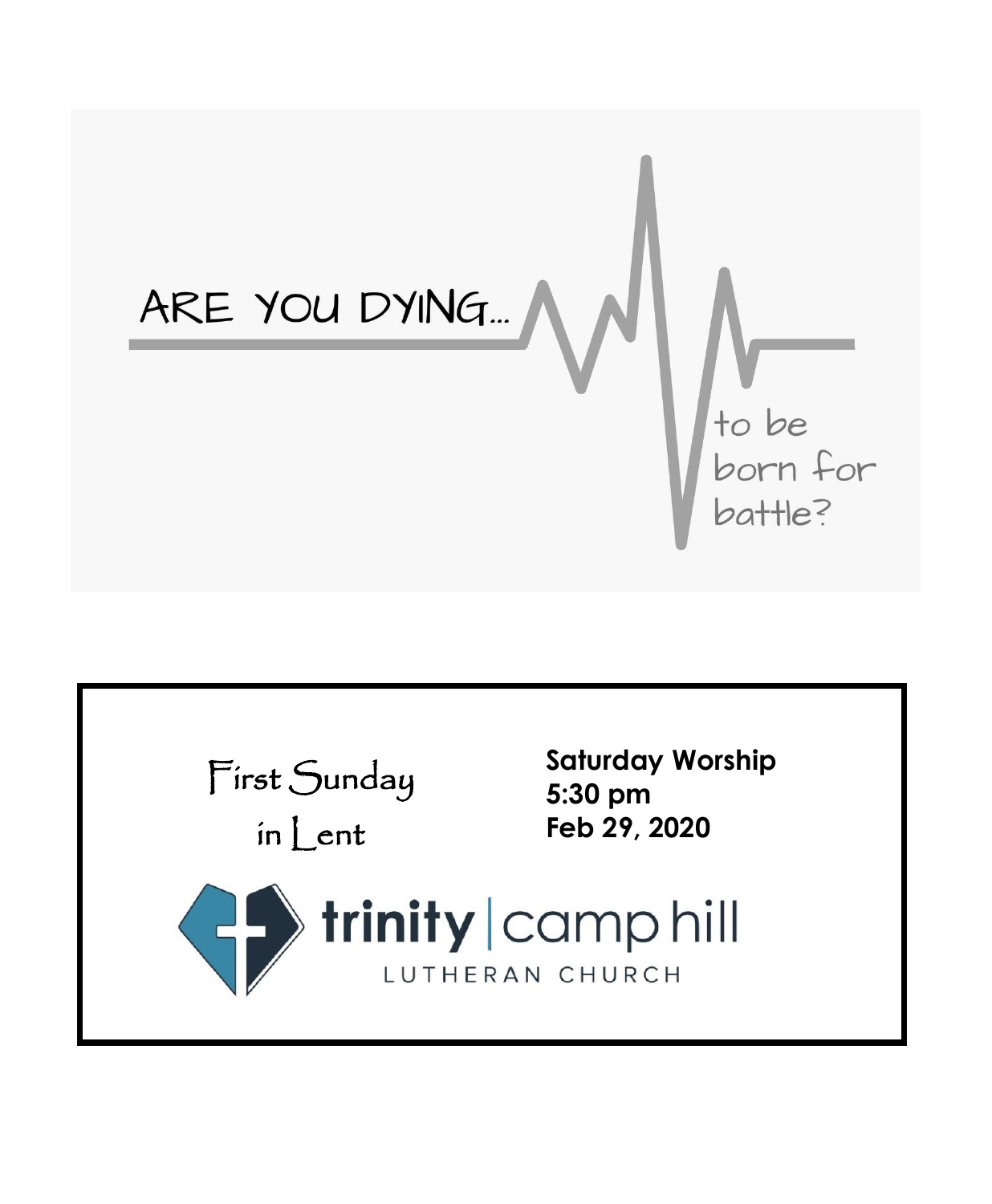

*Welcome to Trinity Lutheran Church! Please sign the red Worship Witness booklet to record your attendance with us this day, and indicate how many are communing. Then pass the booklet to the worshipers beside you in your row. If you are a guest, name tags are also available for you to wear---we would be delighted to greet you by name. When the service concludes, first-time guests are invited to go to the front desk in our Gathering Space---we have a welcome gift for you!*

## **about today's service**

Today's gospel tells of Jesus' temptation in the desert. His forty-day fast becomes the basis of our Lenten pilgrimage. In the early church Lent was a time of intense preparation for those to be baptized at the Easter Vigil. This catechetical focus on the meaning of faith is at the heart of our Lenten journey to the baptismal waters of Easter. Hungry for God's mercy, we receive the bread of life to nourish us for the days ahead.

In Lent we focus our attention on the mystery of the cross, that is God's willingness to offer his Son for the salvation of the world through his passion and death. We signify his holy mystery by veiling our crosses with light fabric, either completely covering or draping over the beams. The fullness of God's purposes is revealed when on Easter the veils are removed or changed to white, the color of Easter. We also omit the use of "alleluia" and postludes as the solemnity of this Lenten season is observed.

+ **Gathering** + *We gather together to praise God and receive God's love.* Prelude: "I Want Jesus to Walk With Me" arr. Lynn Peterson Alison Koch, cello Welcome **P: Pastor L: Lector C: Congregation**

(Stand)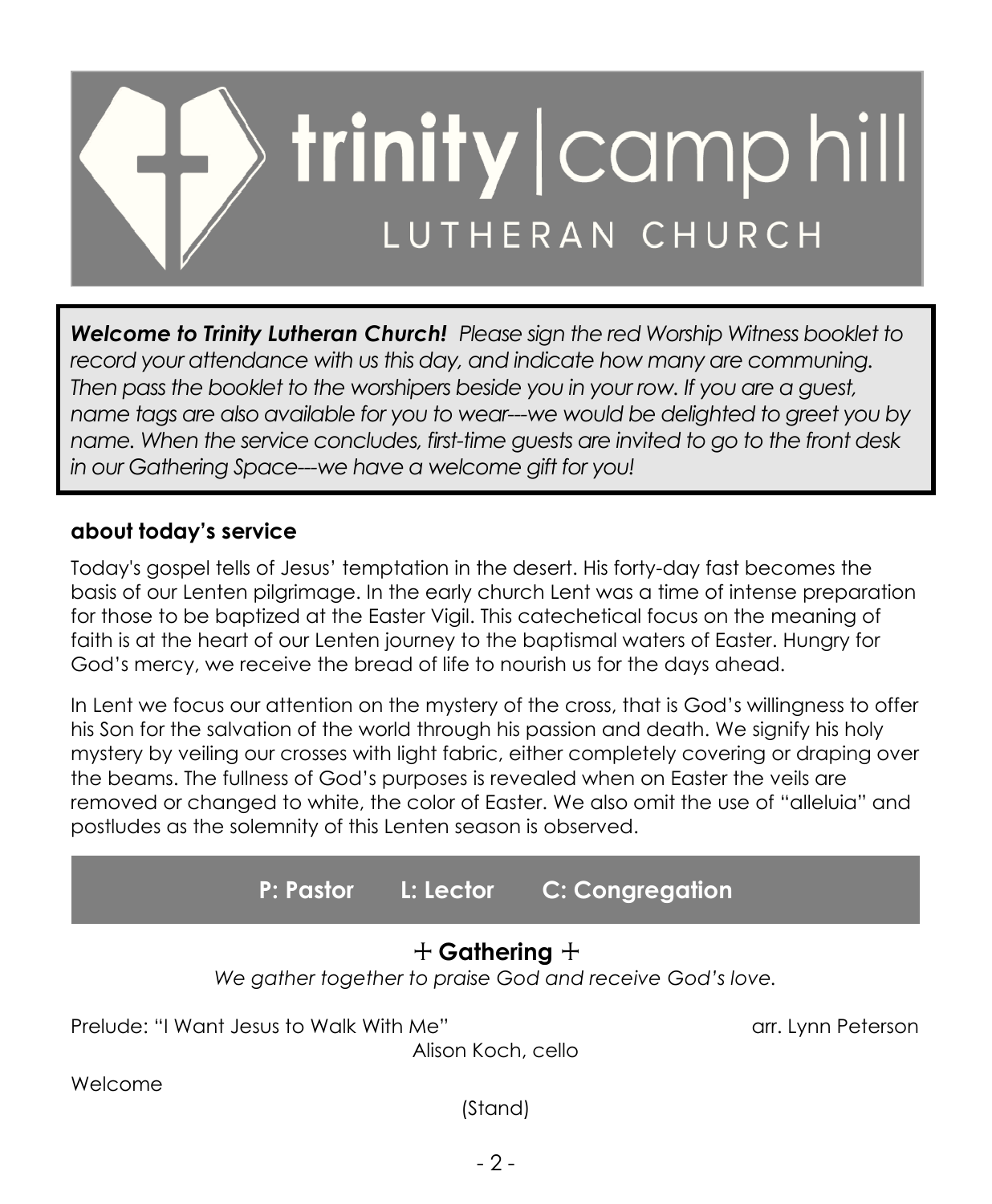Confession and Forgiveness

- P: Blessed be the holy Trinity,  $\pm$  one God, who gathers us in the wilderness to redeem us, anoint us, and make us new.
- **C: Amen.**
- P: Almighty God, to whom all hearts are open, all desires known, and from whom no secrets are hid: cleanse the thoughts of our hearts by the inspiration of your Holy Spirit, that we may perfectly love you and worthily magnify your holy name, through Jesus Christ our Lord.
- **C: Amen.**

*Let us confess our sin in the presence of God and of one another.*

- P: Gracious God,
- **C: have mercy on us. We confess that we have turned from you and given ourselves into the power of sin. We are truly sorry and humbly repent. In your compassion forgive us our sins, known and unknown, things we have done and things we have failed to do. Turn us again to you, and uphold us by your Spirit, so that we may live and serve you in newness of life through Jesus Christ, our Savior and Lord. Amen.**
- P: God, who is rich in mercy, loved us even when we were dead in sin, and made us alive together with Christ. By grace you have been saved. In the name of  $\pm$  Jesus Christ, your sins are forgiven. Almighty God strengthen you with power through the Holy Spirit, that Christ may live in your hearts through faith.
- **C: Amen.**

*During the season of Lent, we will be singing some of the rarely used "Evening" hymns found in our hymnal.*

Hymn No. 564: God, Who Made the Earth and Heaven AR HYD Y NOS

**Greeting** 

- P: The grace of our Lord Jesus Christ, the love of God, and the communion of the Holy Spirit be with you all.
- **C: And also with you.**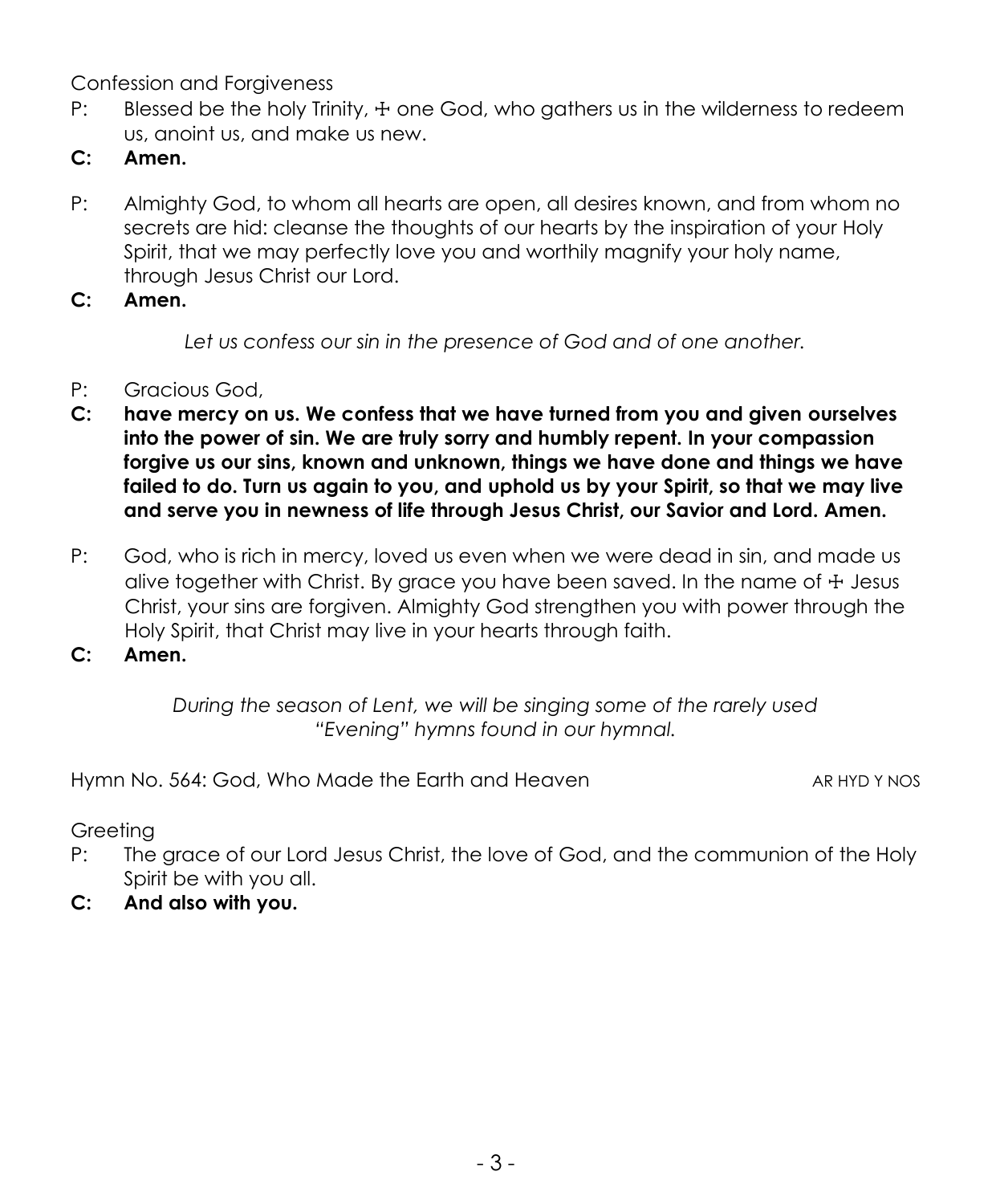

#### Kyrie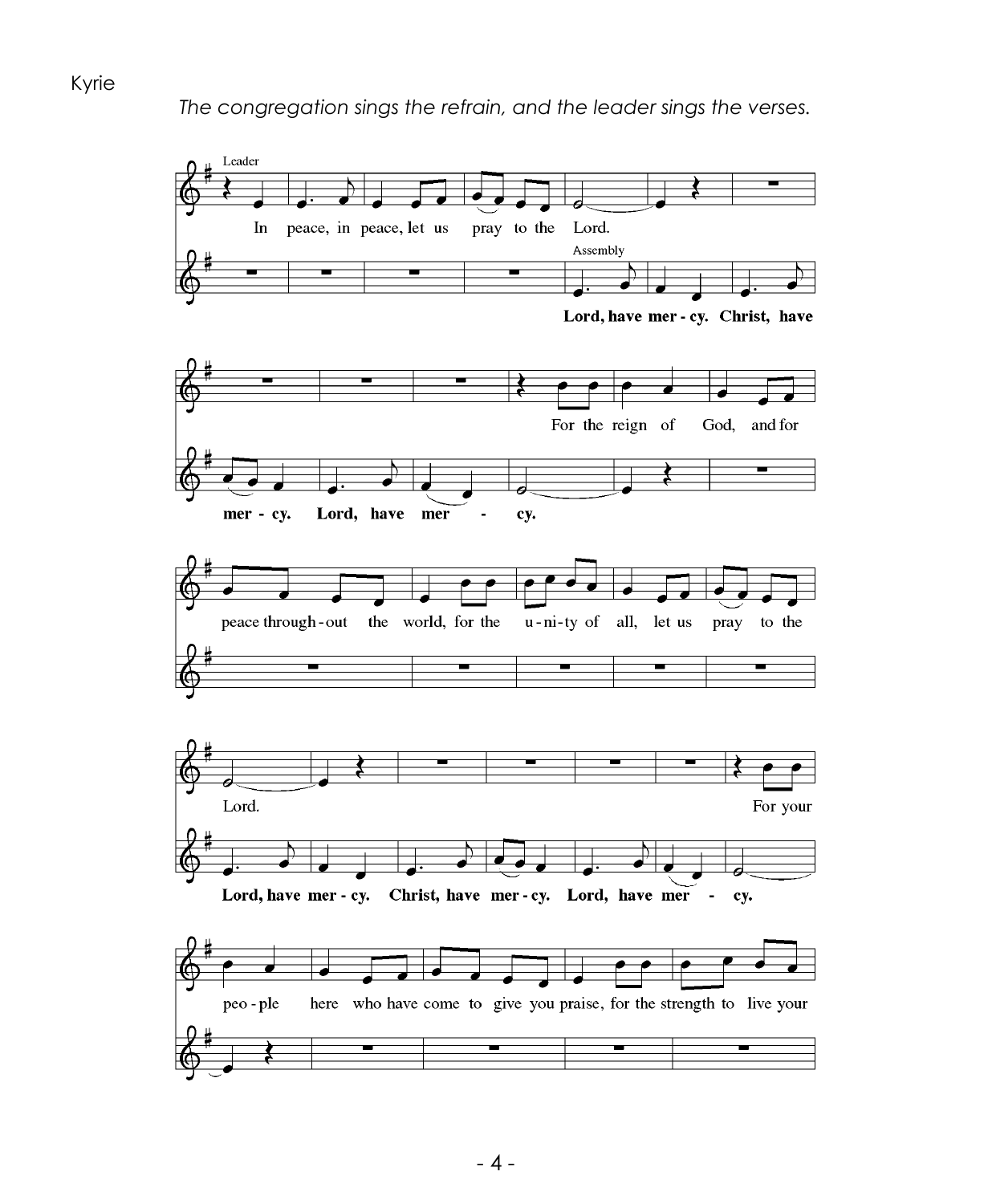

- P: Lord God, our strength, the struggle between good and evil rages within and around us, and the devil and all the forces that defy you tempt us with empty promises. Keep us steadfast in your word, and when we fall, raise us again and restore us through your Son, Jesus Christ, our Savior and Lord, who lives and reigns with you and the Holy Spirit, one God, now and forever.
- **C: Amen.**

(Sit)

#### $+$  Word  $+$

*We listen to the story of God's mighty acts for the sake of God's people.*

Children's Message **Pastor John Brock** Pastor John Brock

First Reading: Genesis 2:15-17; 3:1-7

*Human beings were formed with great care, to be in relationship with the creator, creation, and one another. The serpent's promise to the first couple that their eyes would be opened led, ironically, to the discovery only that they were naked.*

<sup>15</sup>The Lord God took the man and put him in the garden of Eden to till it and keep it. 16And the Lord God commanded the man, "You may freely eat of every tree of the garden; 17but of the tree of the knowledge of good and evil you shall not eat, for in the day that you eat of it you shall die." 3:1Now the serpent was more crafty than any other wild animal that the Lord God had made. He said to the woman, "Did God say, 'You shall not eat from any tree in the garden'?" 2The woman said to the serpent, "We may eat of the fruit of the trees in the garden; 3but God said, 'You shall not eat of the fruit of the tree that is in the middle of the garden, nor shall you touch it, or you shall die.' " <sup>4</sup>But the serpent said to the woman, "You will not die; 5for God knows that when you eat of it your eyes will be opened, and you will be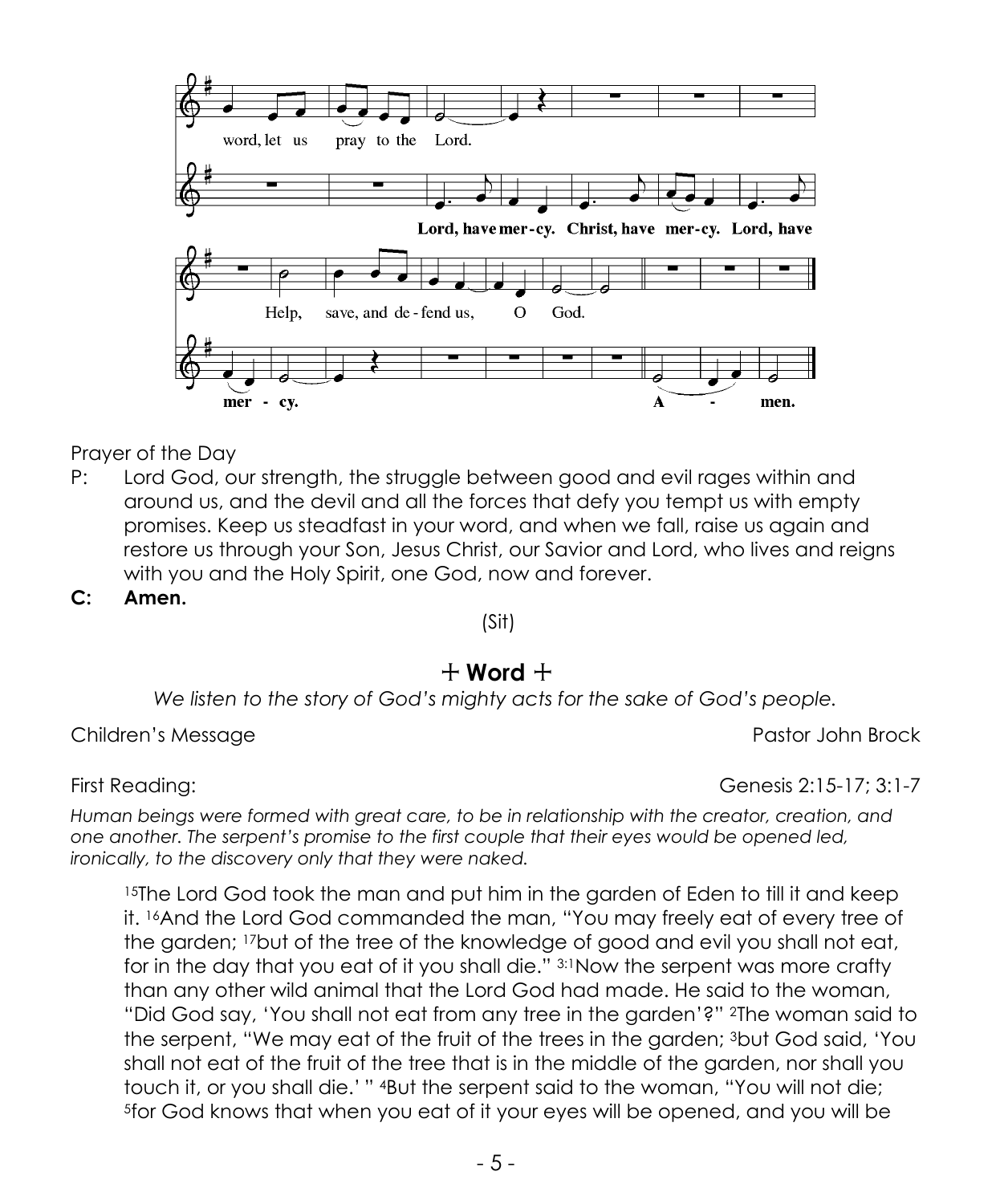like God, knowing good and evil." 'So when the woman saw that the tree was good for food, and that it was a delight to the eyes, and that the tree was to be desired to make one wise, she took of its fruit and ate; and she also gave some to her husband, who was with her, and he ate. 7Then the eyes of both were opened, and they knew that they were naked; and they sewed fig leaves together and made loincloths for themselves.

L: The word of the Lord.

#### **C: Thanks be to God.**

Lenten Acclamation



# Gospel Reading Matthew 4:1-11

*Jesus experiences anew the temptations that Israel faced in the wilderness. As the Son of God, he endures the testing of the evil one.*

<sup>1</sup>Jesus was led up by the Spirit into the wilderness to be tempted by the devil. 2He fasted forty days and forty nights, and afterwards he was famished. 3The tempter came and said to him, "If you are the Son of God, command these stones to become loaves of bread." 4But he answered, "It is written, 'One does not live by bread alone, but by every word that comes from the mouth of God.' " 5Then the devil took him to the holy city and placed him on the pinnacle of the temple, <sup>6</sup>saying to him, "If you are the Son of God, throw yourself down; for it is written, 'He will command his angels concerning you,' and 'On their hands they will bear you up, so that you will not dash your foot against a stone.' " 7Jesus said to him, "Again it is written, 'Do not put the Lord your God to the test.' " 8Again, the devil took him to a very high mountain and showed him all the kingdoms of the world and their splendor; 9and he said to him, "All these I will give you, if you will fall down and worship me." <sup>10</sup>Jesus said to him, "Away with you, Satan! for it is written, 'Worship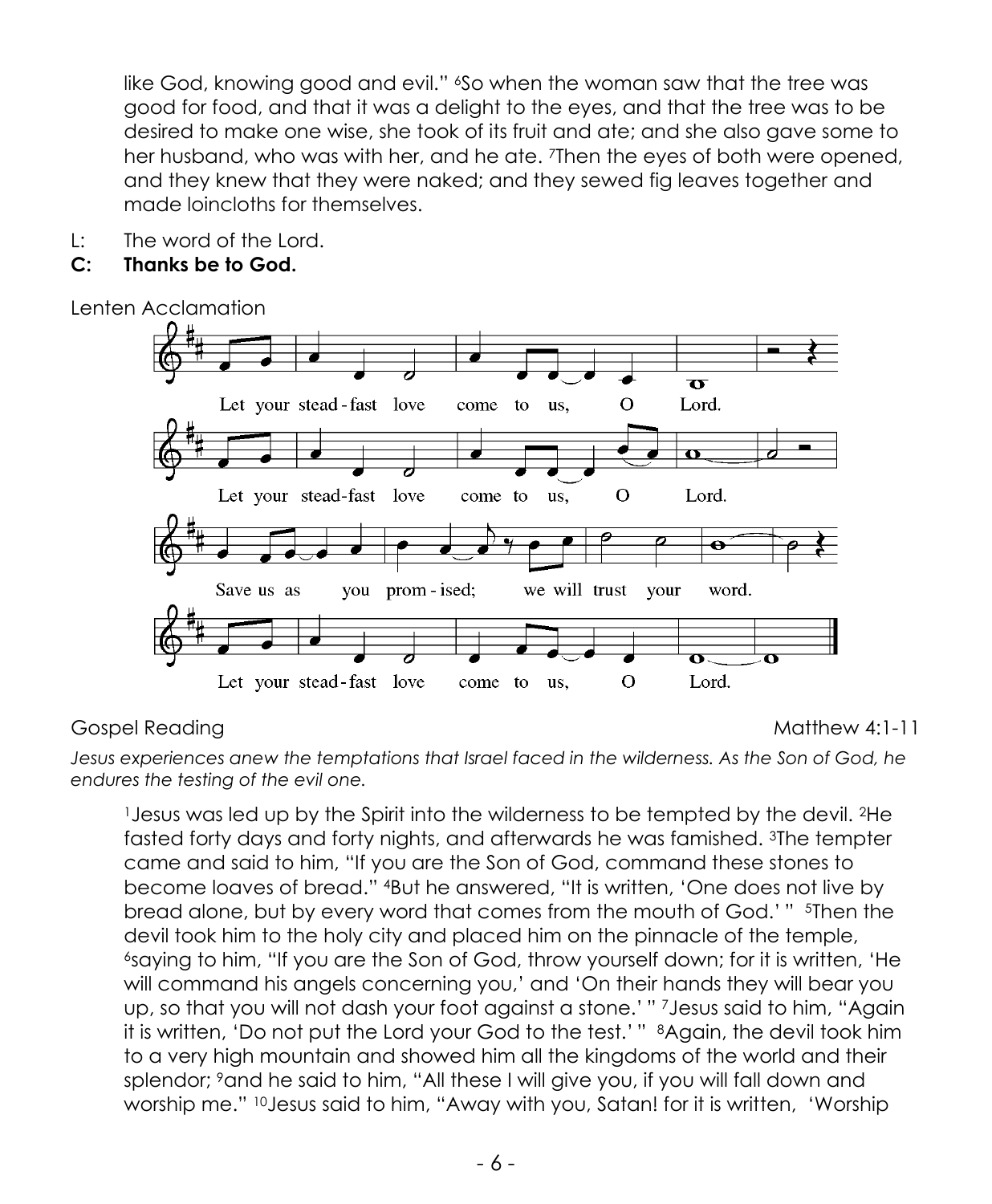the Lord your God, and serve only him.' " 11Then the devil left him, and suddenly angels came and waited on him.

- P: The gospel of the Lord.
- **C: Praise to you, O Christ.**

Sermon: "Are You Dying... to be Born for Battle?" The Pastor Liz Frey

(Stand)

Hymn No. 325: I Want Jesus to Walk With Me SOJOURNER

Apostles' Creed

**I believe in God, the Father almighty, creator of heaven and earth.**

**I believe in Jesus Christ, God's only Son, our Lord, who was conceived by the Holy Spirit, born of the virgin Mary, suffered under Pontius Pilate, was crucified, died, and was buried; he descended to the dead. On the third day he rose again; he ascended into heaven, he is seated at the right hand of the Father, and he will come to judge the living and the dead.**

**I believe in the Holy Spirit, the holy catholic church, the communion of saints, the**  forgiveness of sins, the  $+$  resurrection of the body, and the life everlasting. Amen.

Prayers of the Church *A brief silence. Each petition ends:*

A: Hear us, O God.

**C: Your mercy is great.**

Prayer Response

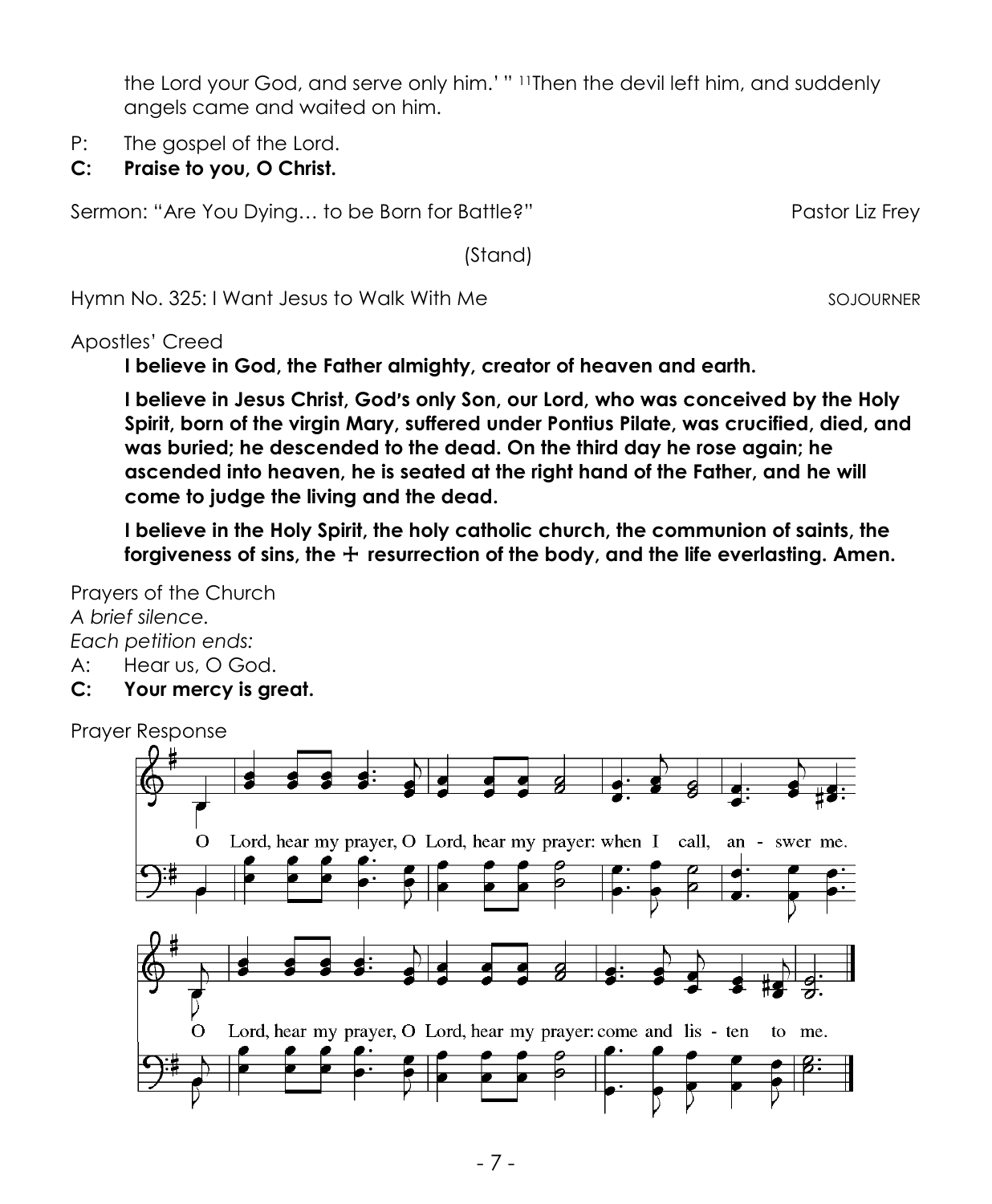# + **Meal** +

*When we celebrate communion we remember that Jesus died for us and we experience His love and forgiveness. As we eat the bread and wine Christ is present with us.*

Sharing of the Peace

P: The peace of the Lord be with you always.

**C: And also with you.**

(Sit)

Announcements

## **Offering**

*Optional methods of giving: text an amount to 717-963-2281 (be sure to use a "\$"); use the Giving Station in the Gathering Space to donate by credit card.*



Offering Prayer

- P: Let us pray. Holy and generous host,
- **C: you set a table where we feast as friends. Prepare us to witness to your goodness with every gift you have given us to share, that all people may know your peace through Jesus Christ, now and forever. Amen.**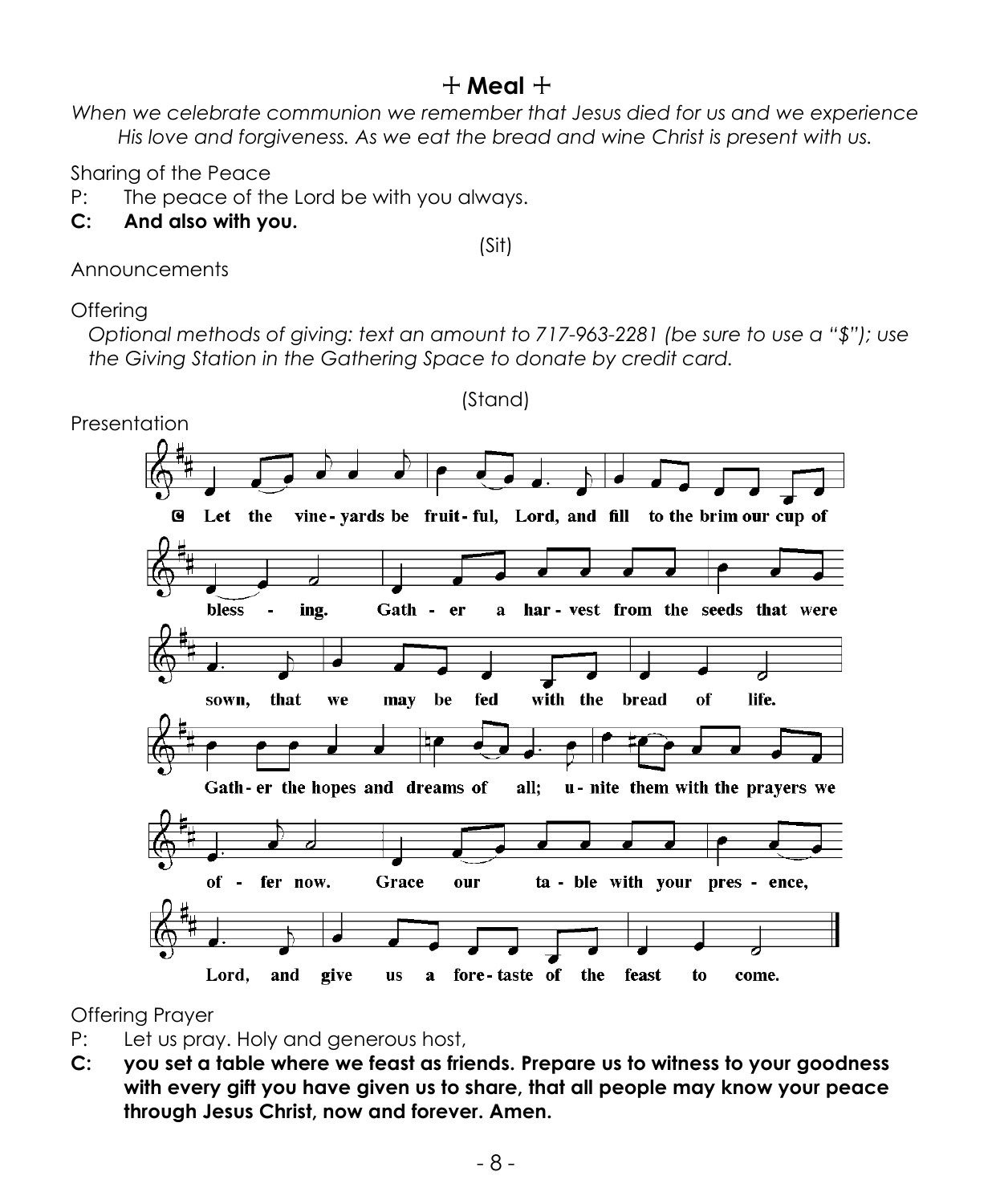Great Thanksgiving

- P: The Lord be with you.
- **C: And also with you.**
- P: Lift up your hearts.
- **C: We lift them to the Lord.**
- P: Let us give thanks to the Lord our God.
- **C: It is right to give our thanks and praise.**

### Preface

P: Praise and thanks are yours, Lord God, because you remain faithful through our unfaith and constant amid our failure... with angels and archangels and the company of heaven, singing your unending praise:



Eucharistic Prayer

- P: Righteous God, in Jesus you were tempted…
- P: Great is the mystery of faith.

# **C: Christ has died; Christ is risen; Christ will come again.**

- P: Justifying God, you see the hunger of your children…as we walk with your Son the way of the cross, until that day when you surprise us in the joy of resurrection, one God, Father, Son, and Holy Spirit, full of grace and truth.
- **C: Amen.**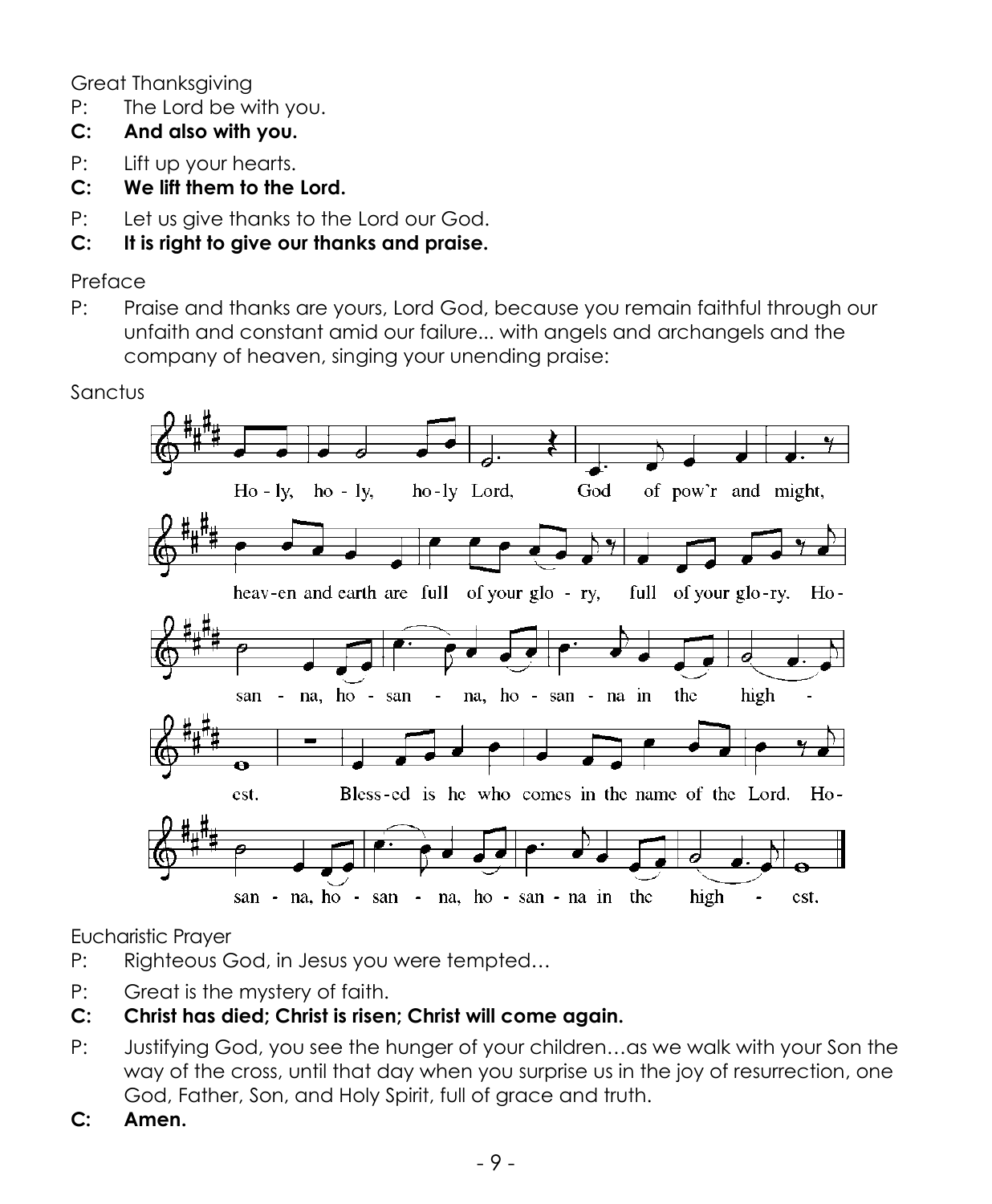Lord's Prayer

- P: Let us pray with confidence in the words our Savior gave us:
- **C: Our Father in heaven, hallowed be your name, your kingdom come, your will be done, on earth as in heaven. Give us today our daily bread. Forgive us our sins as we forgive those who sin against us. Save us from the time of trial and deliver us from evil. For the kingdom, the power, and the glory are yours, now and forever. Amen.**

Invitation to Communion

- P: This is the Lamb of God who takes away the sins of the world. Happy are those who are called to his supper.
- **C: Lord, I am not worthy to receive you, but only say the word and I shall be healed.**

(Sit)



#### Sharing our Lord's Supper

*All Christians are welcome to celebrate the real presence of Jesus Christ in our Lord's Supper. Please come forward by the middle aisle, receive the bread, dip it into the wine, and return by the side aisles. Communion may be received in bread only, if desired. Non-communing children and adults are invited to come forward for a blessing. As a gesture of hospitality we use dealcoholized wine (less than .5% alcohol). In addition, we offer gluten-free wafers available upon request--please ask the pastor at the time of communion*

Communion: "Let Us Break Bread Together" spiritual/arr. Callahan Alison Koch, cello

(Stand)

- 10 -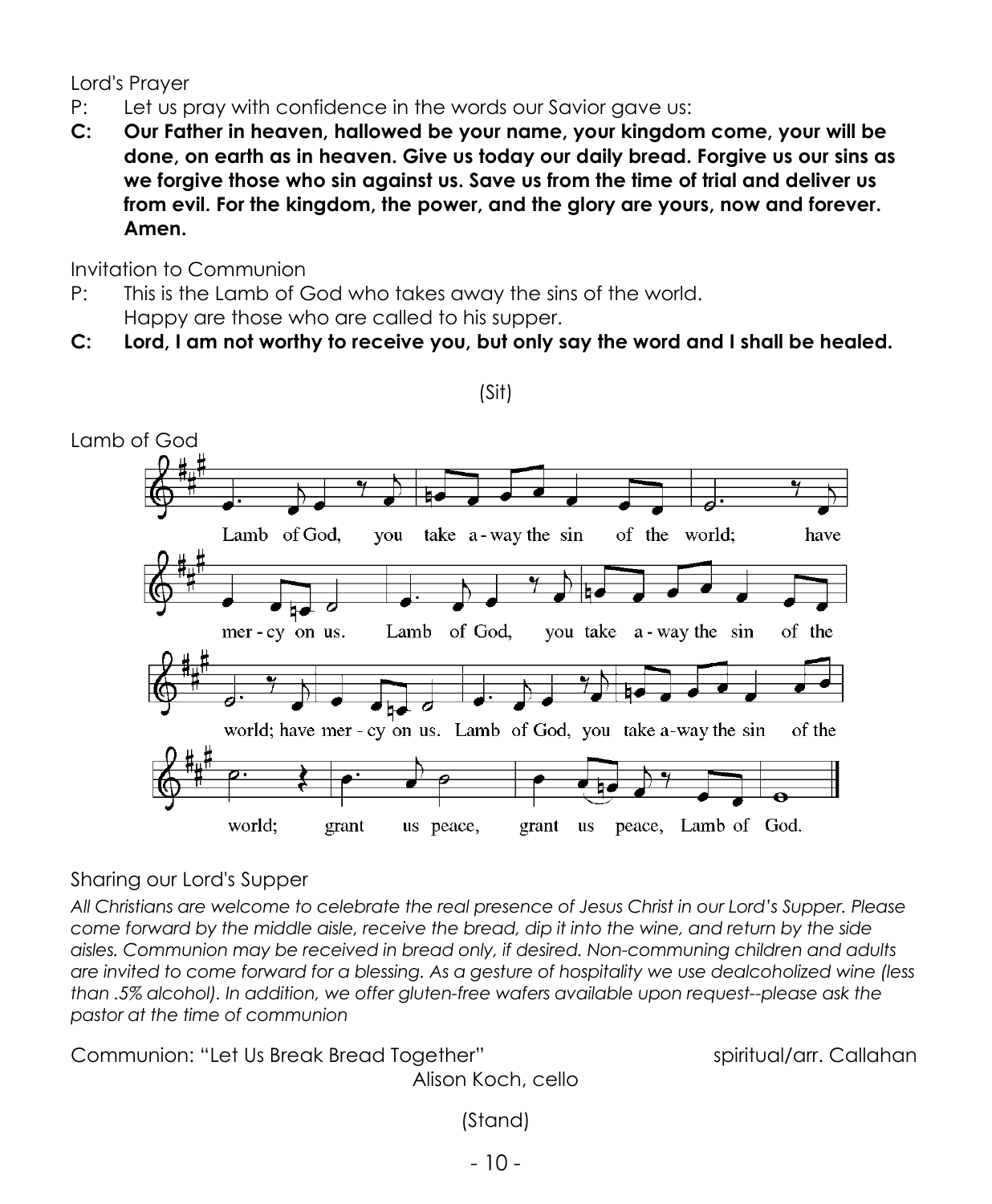Post-Communion Blessing

- P: The body and blood of our Lord Jesus Christ strengthen you and keep you in his grace.
- **C: Amen.**



Post-Communion Canticle

Post-Communion Prayer

- A: Let us pray. Lord God, in your mercy, give grace to us who have received this most blessed sacrament that our Lenten penance may give you glory and bring us pardon and salvation. Grant this through Jesus Christ our Lord.
- **C: Amen.**